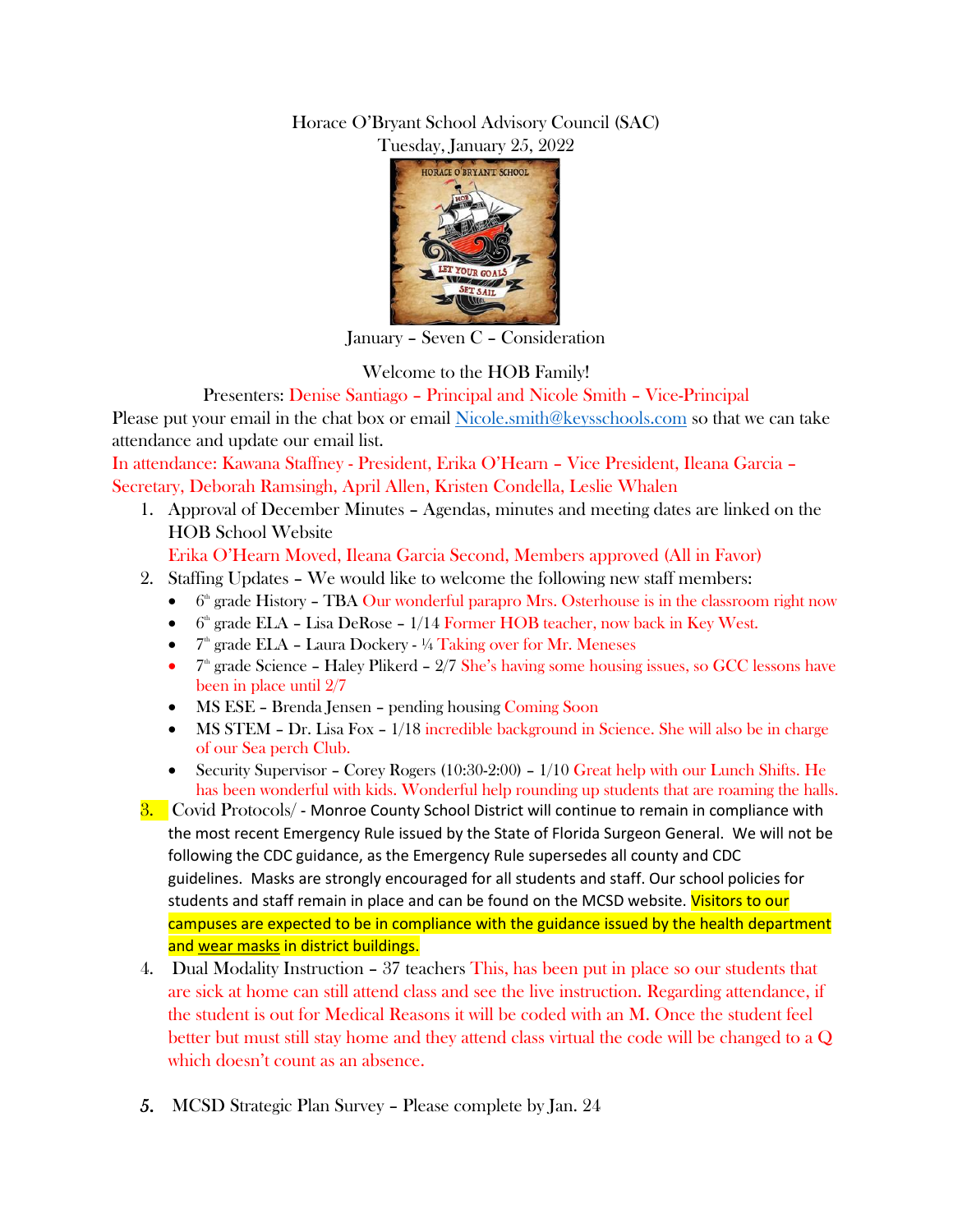[https://www.surveymonkey.com/r/G8YZFFY](https://nam10.safelinks.protection.outlook.com/?url=https%3A%2F%2Fwww.surveymonkey.com%2Fr%2FG8YZFFY&data=04%7C01%7CDenise.Santiago%40KeysSchools.com%7C59318e41e2954afd04fb08d9d53717ca%7C986c4bcaa6704966820688547840978e%7C0%7C0%7C637775254885206801%7CUnknown%7CTWFpbGZsb3d8eyJWIjoiMC4wLjAwMDAiLCJQIjoiV2luMzIiLCJBTiI6Ik1haWwiLCJXVCI6Mn0%3D%7C3000&sdata=4mfgsHcDCVillBuTUEM1IQLzXWus2oxnEEbRSkHgf9M%3D&reserved=0)

This is a 5 year strategic plan. We want your input and feedback. Our district has been working hard to make the plan better. The district would love your opinion to improve our district for the next 5 years.

Town Hall meeting – Feb. 2, 5:30, KWHS Auditorium.

6. Hateful Speech – Pre-Action, Tips, Consequences Not tolerated by the school district. Information is going out to teachers for pre actions. For example, what is considered hateful speech and how to handle it. Tips range from Elementary to High School. If student continues with hateful speech after several attempts to correct behavior, the district has given the school permission to issue a 3 day out of school suspension.

Dana Ring - Celebrate Literacy Week, Florida! - Launch Into Literacy, Blast Off Into New Worlds! -Jan. 24-28

We have guest speakers coming in to read to our students, book tastings, and a Guess the book competition. A huge thank you to Mrs. Ring and Mrs. Crespo, they have put together a wonderful week of events. If you would like to volunteer to read to a class let us know, we would love that!

Nicole Smith – FSA/EOC Testing Calendar Week of April  $4<sup>th</sup>$  Writing test May – FSA Reading, Math, Science, Civics EOC.

On Monday, KWHS came over to give our eighth graders an orientation on what wonderful things wait for them at KWHS. We had performances from the Band, ROTC, and Choir.

January

27 - <mark>KWHS Showcase</mark> – 5:30-6:30, KWHS – 8<sup>th</sup> graders

## February

2 – KWHS Registration (at HOB) – Elective Selection/QR Code for Course Offerings sent home via parent email yesterday and paper based today There are many things to choose from so check out the QR Code for Course Offerings.

2 – MCSD Strategic Plan Town Hall meeting – 5:30, KWHS Auditorium

8 – Progress Reports Prior to that we will have a binder/locker clean out to make sure students turn all their work in to their teachers.

10 - FSA Writing and  $3<sup>rd</sup>$  grade Reading Practice Test

10, 17 – Early Release – 12:45 Both are on a Thursday

21 – No School – Presidents' Day

22 – SAC Meeting

Thank you to Dana Ring and Jamie Crespo for organizing a fantastic Literacy Week!!

February is Black History Month and March is Women's History Month A lot of fun activities gearing up to the next two months.